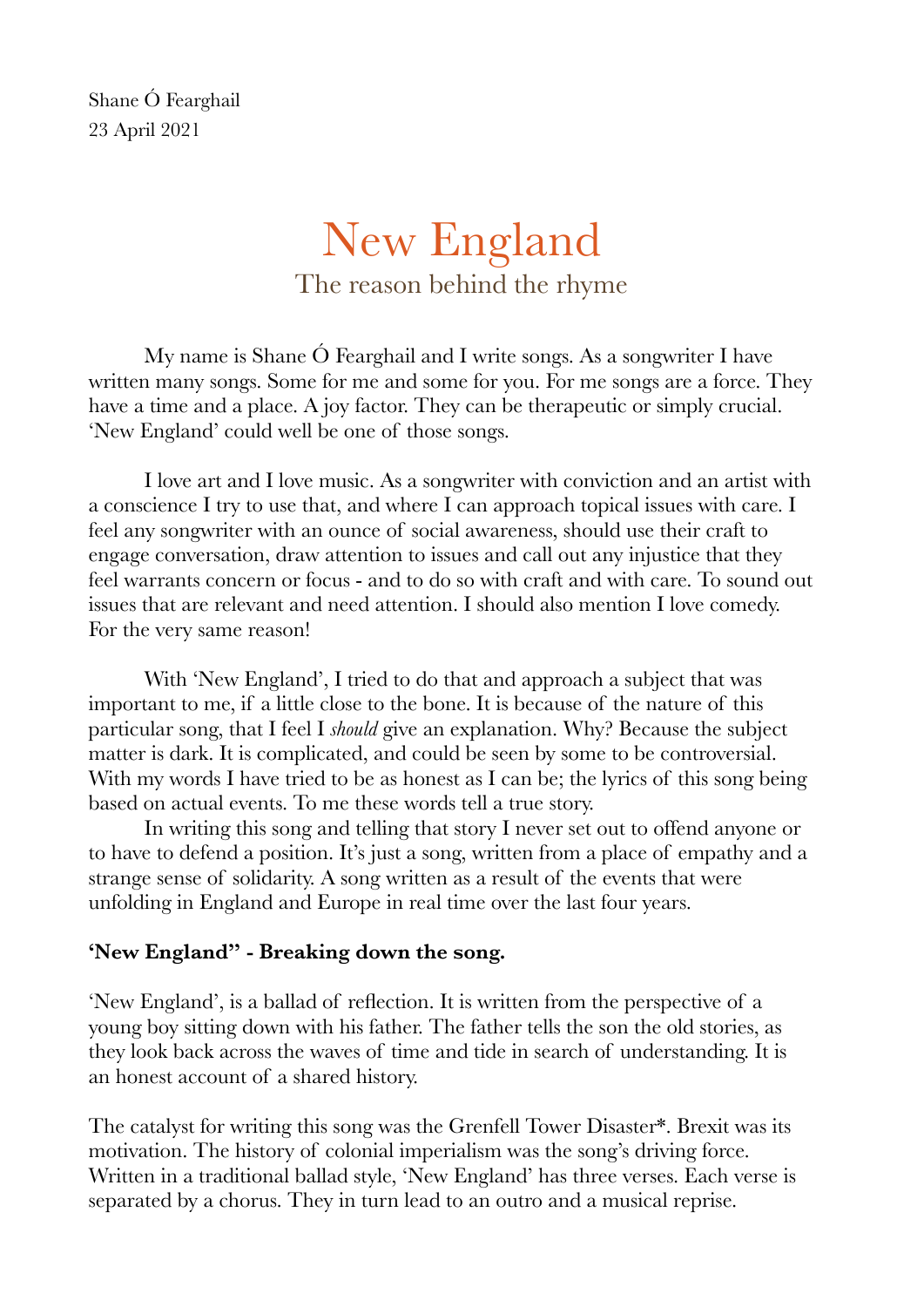Written in the narrative form, 'New England' is six minutes thirty two seconds in length. The subject matter is historical in context. Each verse deals with separate issues from past to present. Each chorus through repetition and lyrical development, sets out to root the listener to the message by way of a "lyrical softening" of the harder factual information; thus using the chorus as a "hook"!

#### **Brexit-Tearing.**

As mentioned, the motivational factor for writing 'New England' was Brexit. It took four years to write and was written over the course of the Brexit talks and tantrums; as the political debacle played out before our eyes like an imperial game, unmanaged and manhandled for all to see.

For me for a time, it felt as though the ghouls of an imperial past were rearing their ugly heads. A past where the legacy of government and church, creaking with the weight of old bones in closets, pulled strings. Where in those very same halls of power and privilege, the self entitled capitalists and royal imperialists, played part time with people's lives. And as Brexit trundled on with no end in sight, that fear of conflict on the island of Ireland hung heavy in the air we were breathing. It felt as though the past was knocking on mahogany doors once more.

#### **When legacy is Colony**

'New England' harks back to the hard truths of an English and British colonial past. Colony is the historical context around which 'New England' is based. And yes, I am fully aware that colony is not only a British legacy, and that Belgium, Spain, France, Portugal, The Netherlands, Germany, Russia, Denmark, Norway, Italy, Austria, The USA, China and Japan should all get an honourable mention. The royal houses of Europe even more so.

But as an Irish man my point of focus was with the English and later British administration whom, with weighted footprints scarred and scorched Ireland by way of war, famine, plantation, colony and transportation; and let's not forget Oliver Cromwell and the Tudors and the devastation they wrought. So to be clear, my reference for colony in this piece was the British Imperial government and English kings and queens, lords and barons that came before. And it is through this shared past and my appetite for history that I have a strong factual base to draw from. The harsh reality is, the English and British past is a big part of Ireland's story and, 'New England' for me, is my way of documenting, understanding and in some way coming to terms with that past and shared history.

#### **Hard Facts & Accountability**

Colonial expansion has left a blood stain on all of the places it shadowed. English colonial expansions and British Imperial Policy in particular, has left an indelible mark not just on Ireland and the Irish, but everywhere they possessed. And the sun never set on the British Empire! With the fumbling of Brexit, I had visions of old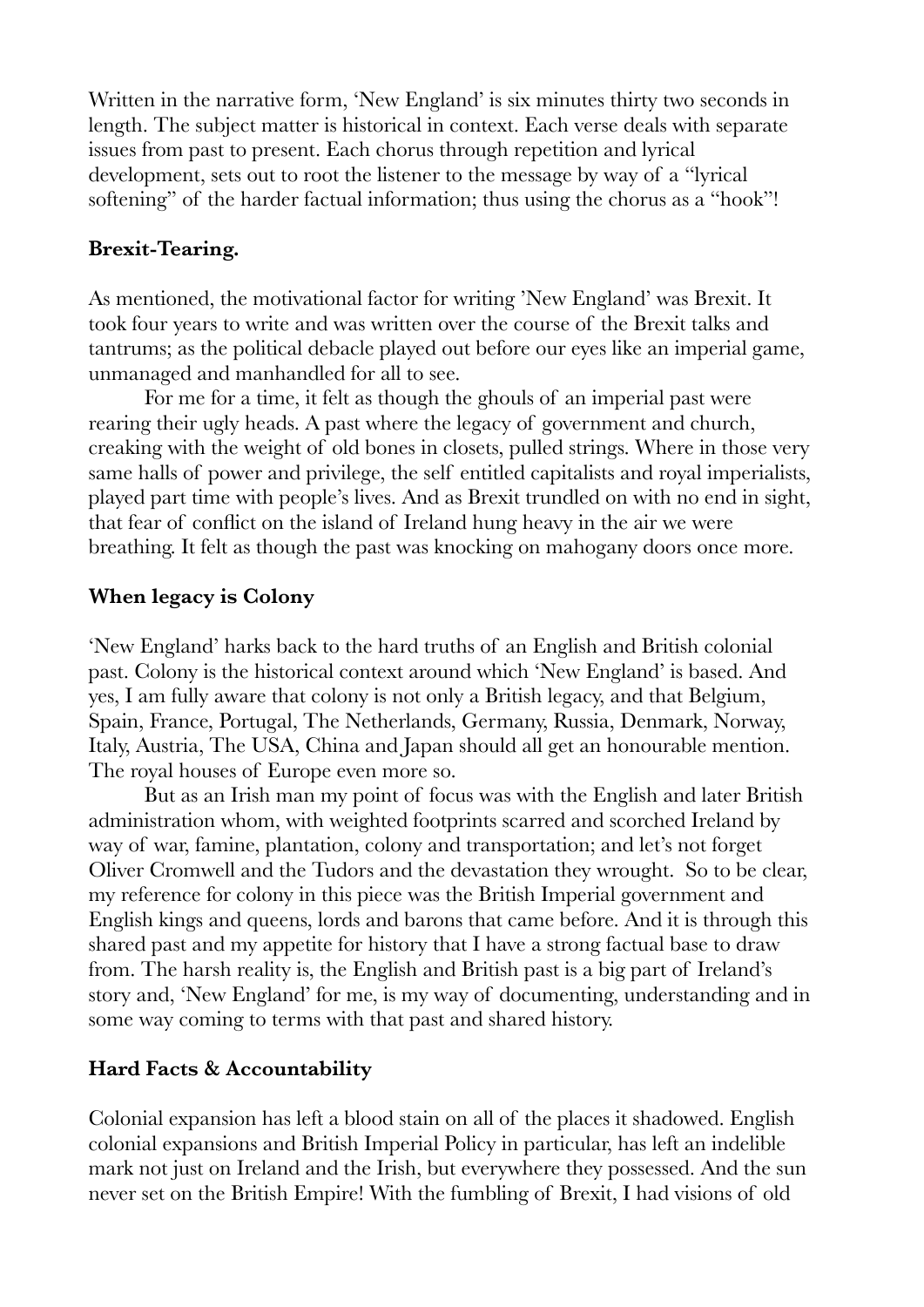men in pinstripe suits, spidering their fingers by candlelight, as they licked their lips eyeing future prospects with siphon, spade and ledger in hand.

In today's current climate where we see the rise for justice and equality, and with the 'Black Lives Matter' movements, racism has been placed firmly to the fore; as it should be. Accountability through responsibility is needed. All cards should be on the table here. After all, it was colonial ships that transported African people in their millions for sale into slavery. That cost is immeasurable. English and British ships were instrumental in the slave trade out of Africa, as were their owners, profiteers, lords, kings and queens; lest we forget.

In 'New England", I also remember it was those same master's who were responsible for the transport of many thousands of Irish indentured servants, to work and die on plantations in the new world and the Caribbean, effectively clearing the island for English and Scottish plantations and forced land grabs in Ireland. This in turn fast tracked the destruction of Irish Gaelic culture by way of foreign policy and paved the way for the decimation of Irish forests, to build the ships that pirated the seven seas; the vehicles for the slave trade, colonial expansion and control.

And what of the penal colonies, the famine coffin ships that sailed as a British government stood by, they themselves shipping food & livestock out of Ireland for sale and profit, while millions died of starvation or had to emigrate. What of the people who remained? Turned off their land for sheep and coin, left to die by the roadside. And it was not only Ireland.

 Also tragic was that Africa, India, Native America, Australia, New Zealand, South East Asia, Central America & The Caribbean; even Scotland with the 'Highland Clearances' suffered a similar colonial fate. What of Palestine? The information available is staggering. Sickening even. Centuries of greed and colonial raw materials that built the halls of power in the English capitals and her provincial houses. Pillage and plunder was theirs on a global scale. And what of all the cultures and languages lost. Who counts that cost? That is the legacy of colony.

#### **Changing Times**

Yes there are some who will argue that the abolishment of the slave trade had its roots in London. But let's be realistic. The slave trade was a British financial reward and cash cow for two hundred years leading up to the Slave Trade Act of 1807, which wasn't enacted until Abolition of Slavery Act of 1833**\***, some twenty six years later (and not in all parts of the British empire).

The blood had been spilled and the money made. The slave trade continued en mass across the empire for as long as it was possible and for as long as the imperialists could get away with. And yes, I am aware that many in Ireland also made money from this. With the advent of literacy, newspapers, global media and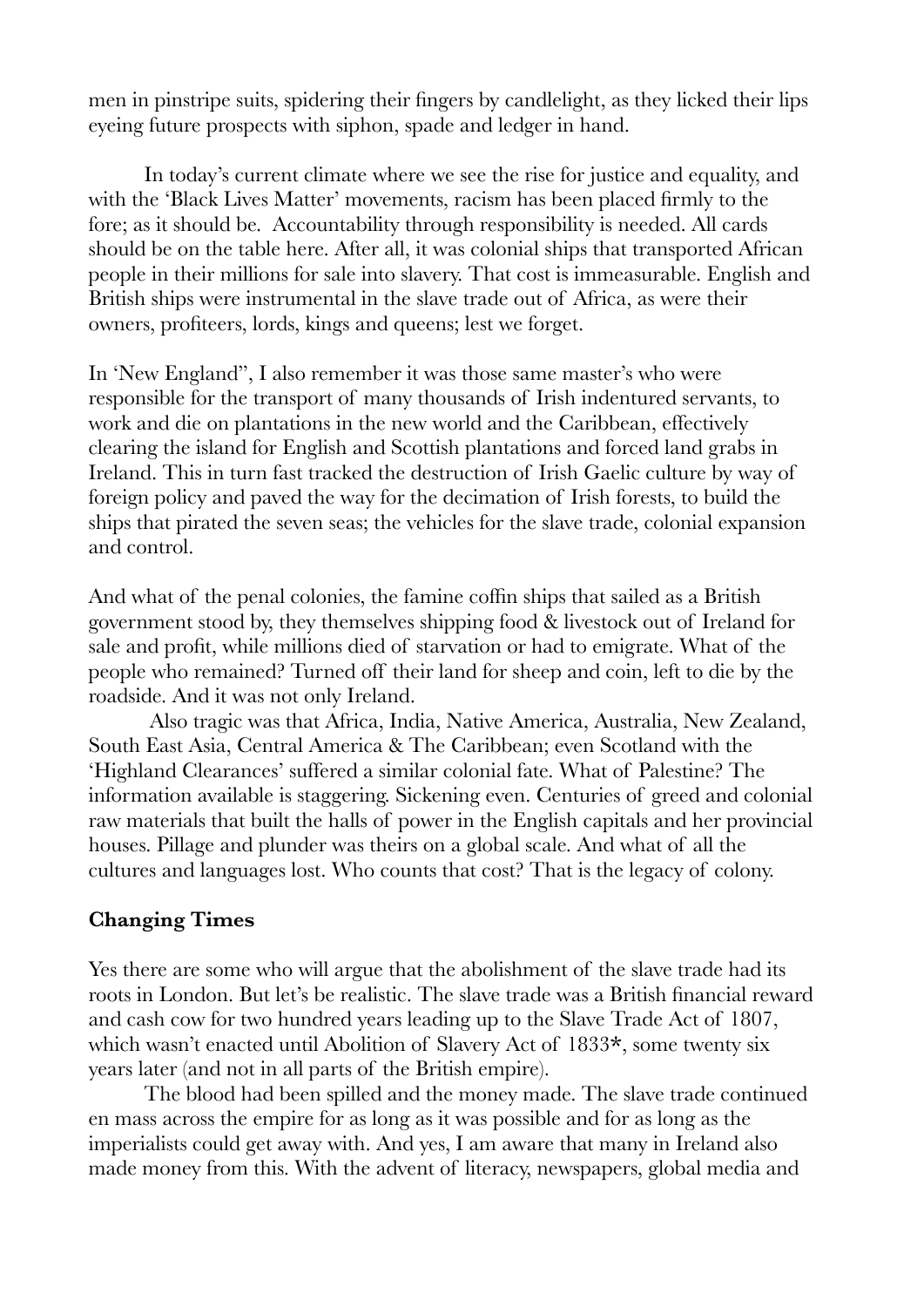public opinion, having blood on your hands it seems, was not good for business.

## **To Conclude**

Broaching this subject head on was never going to be easy. It was always going to be complicated. Dangerous even. With this treatise I have tried to be balanced with the facts, to be honest and explain the motivation behind the song i.e. my history! I have good friends in England whom I cherish. I have been cautious to thread carefully and compassionately. To treat this subject with care.

'New England' was never about pointing fingers at the English people. More importantly that finger is pointed at "Old England's" past and a "British Imperial Colonial Policy". And as I have already mentioned, that past is sadly my own and one as an Irish man, that I have had to come to terms with. Our history is intertwined whether we like it or not.

This song as been a catalyst for me. It has been therapy too. I spent three months animating all the sequences, from storyboarding the scenes to researching the artwork and history. To have to animate the Union Jack\* and relative symbols was not something that I thought I would ever have to do. At the time I was not happy doing it, if I am being honest, as it brought up so much of the past, so many questions and hard truths. The Union jack holds negative conations for me as it does for so many others. It has a tarnished history, and not just in Ireland. But on reflection it is something I am glad I did, because I have no fear of its shape or meaning now.

The same goes for all the royal imperial symbols I drew and animated. I understand them now as well as my relationship to them… and there is a peace in that. I also realise that in animating the Union Jack flag sequence, I became aware that I might be witnessing the last decade in which the Union Jack flies as a flag of the "United Kingdom". That too might be deemed controversial. Honestly, it's just an observation.

To reiterate, I do empathise with the situation that those living in England now find themselves in. As Europeans we are neighbours. Brexit in my mind is a disaster, and not just for English citizens. What of Scotland and the Scottish, Wales and the North of Ireland / Northern Ireland?

'New England' was my way of venting a palpable frustration. The song is out there now as is the video. And sure who knows… maybe you like the song. Maybe you don't. Maybe it will invoke a conversation. Or maybe it won't. But does it matter? It is not a song I ever wanted to promote. In doing so scares me. But I detest greed. So I feel I have to put it out there. It is an ugly conversation and a heartbreaking story. I mourn the past but I am positive about the future.

'New England' is a song I had to write. For me. Le grá agua grásta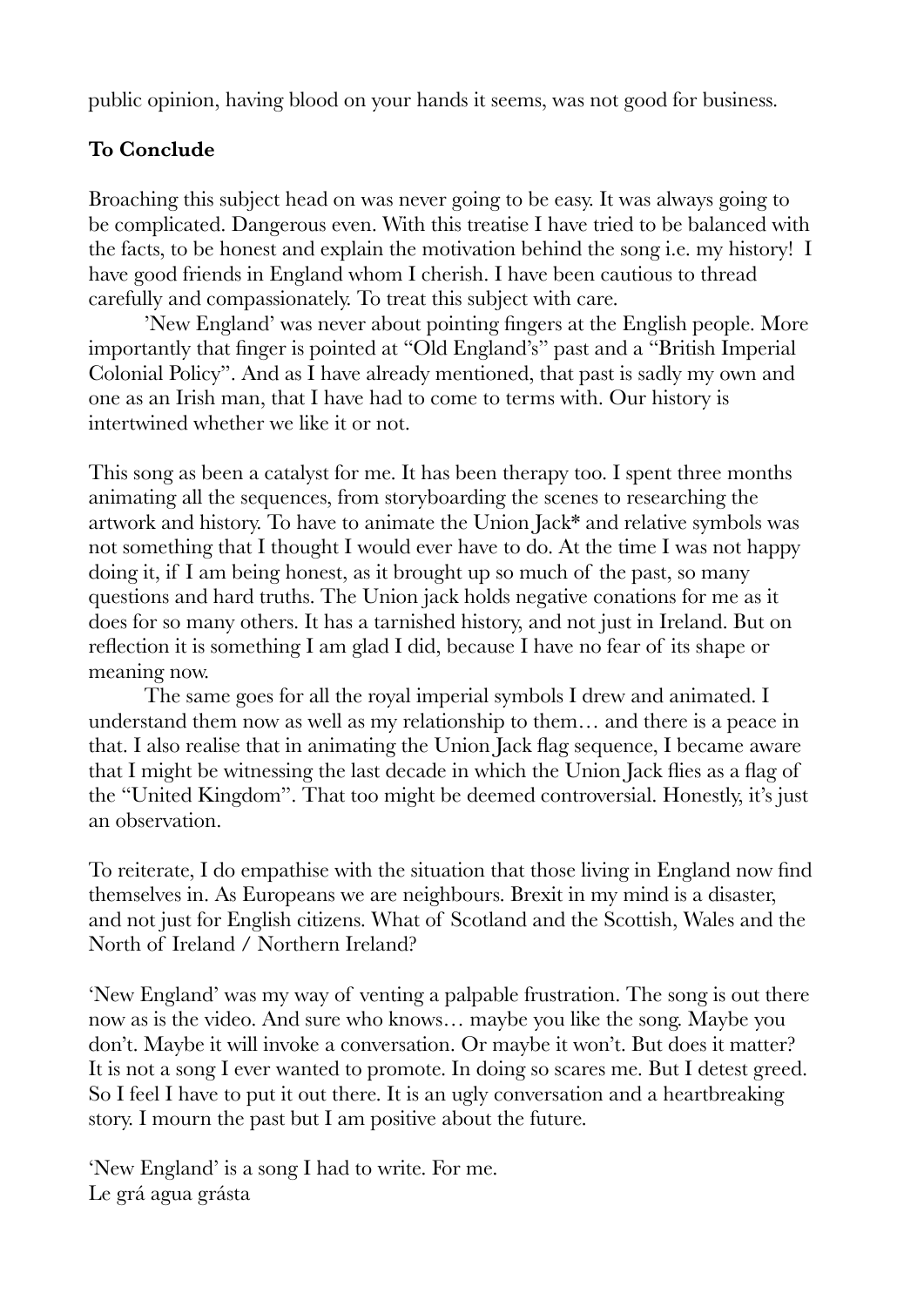#### **Glossary & Links**

#### **Brexit**

Brexit was the vote whereby the majority of people in England and Wales chose to secede from the European Union by way of fair elections. Northern Ireland and Scotland on the other hand voted to remain. And yet, within a kingdom united, but equally divided by the Brexti vote, the London government decided to take the whole of the United Kingdom out of Europe's common market and transit area, creating havoc in the process.

#### **Grenfell Tower Disaster**

As mentioned, the catalyst for writing this song was the Grenfell Tower Disaster, mentioned and animated in the third verse. The inferno occurred in London on the14th June 2017, causing the deaths of 72 of the 293 people who were believed to be in the 129-flat tower that night. The enquiry continues.

[https://en.wikipedia.org/wiki/Grenfell\\_Tower\\_fire](https://en.wikipedia.org/wiki/Grenfell_Tower_fire)

#### **Residents labelled troublemakers**

[https://www.theguardian.com/uk-news/2021/apr/21/grenfell-resident-who](https://www.theguardian.com/uk-news/2021/apr/21/grenfell-resident-who-raised-fire-concerns-labelled-troublemaker-inquiry-told)raised-fire-concerns-labelled-troublemaker-inquiry-told

#### **Other Moments of Note & Lyrics**

#### **"The Wall"**

Here I reference Kilmainham Jail in Dublin and the Pink Floyd's song and video. Both having had a profound effect on me as a child.

#### **Kilmainham Gaol**

Many Irish revolutionaries, including the leaders of the 1916 [Easter Rising](https://en.wikipedia.org/wiki/Easter_Rising), were imprisoned and executed in the prison by the orders of the UK Government. [https://en.wikipedia.org/wiki/Kilmainham\\_Gaol](https://en.wikipedia.org/wiki/Kilmainham_Gaol)

## **'Another Brick In The Wall' - Pick Floyd.**

<https://youtu.be/YR5ApYxkU-U>

#### **"Old Stories"**

Is a reference to Jack & The Beanstalk, David and Goliath.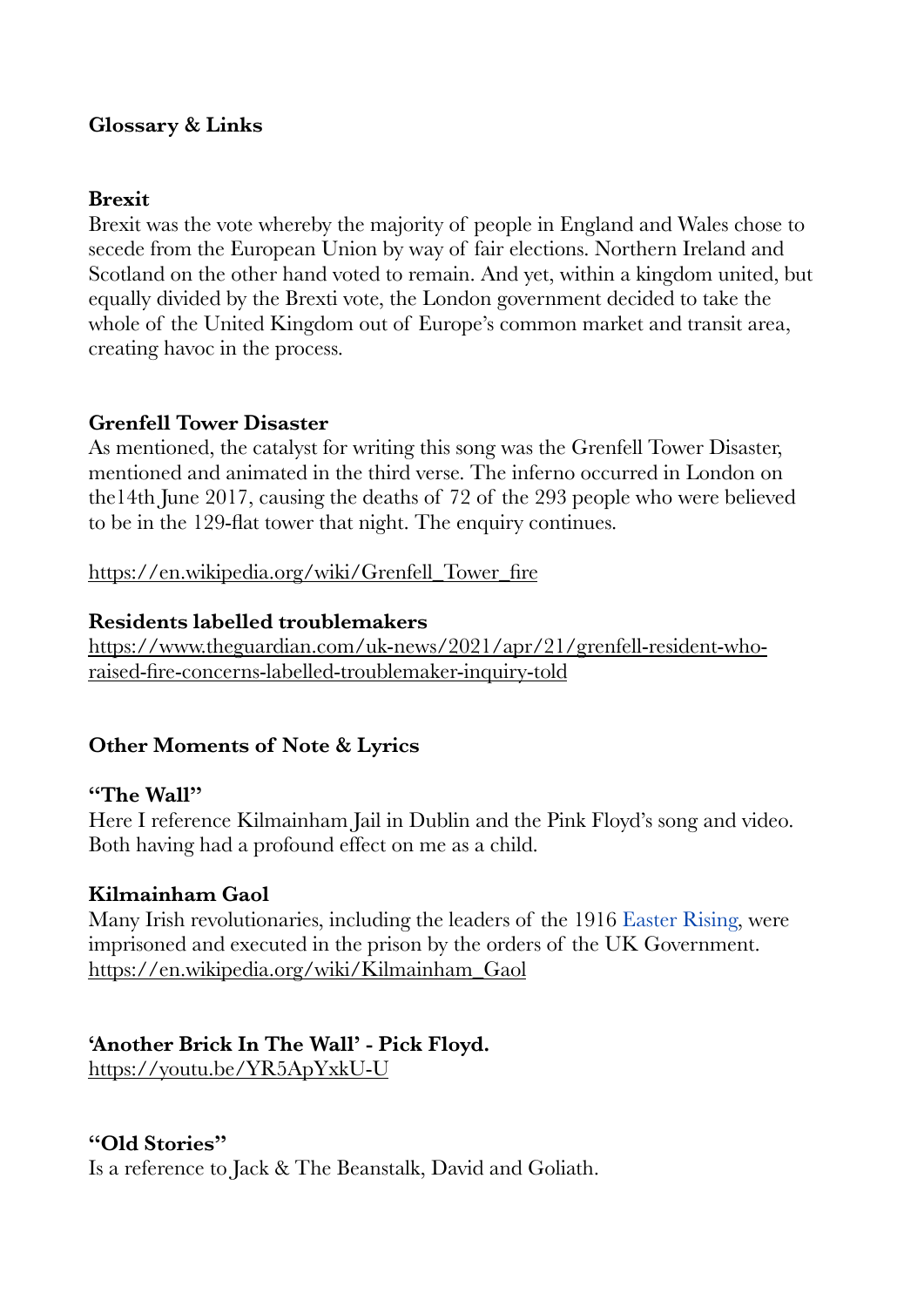## **"Tyburn Tree" - Newgate Gallows 1108 - 1783**

In the song and video are the references to the Tyburn Tree. The cruelty that was afford the English and Irish alike at Newgate and Tyburn is something to be remembered.

<https://en.wikipedia.org/wiki/Tyburn>

## **"The inferior sort of the kingdom of Ireland": Irishmen and Tyburn**

**Tree** [https://www.tandfonline.com/doi/abs/10.1080/09670889808455589?](https://www.tandfonline.com/doi/abs/10.1080/09670889808455589?journalCode=cisr20) journalCode=cisr20

## **Further Reading**

[https://www.stmarylebone.org/images/stories/History/](https://www.stmarylebone.org/images/stories/History/Tyburn_Tree_and_Convent.pdf) Tyburn\_Tree\_and\_Convent.pdf <https://www.ancient-origins.net/ancient-places-europe/tyburn-tree-0014383>

#### **The English Roses**

The roses animated in the video represent the royal houses of Lancaster, York and Tudor.

#### **Lancaster Rose**

[https://en.wikipedia.org/wiki/Red\\_Rose\\_of\\_Lancaster](https://en.wikipedia.org/wiki/Red_Rose_of_Lancaster) **York Rose** [https://en.wikipedia.org/wiki/White\\_Rose\\_of\\_York](https://en.wikipedia.org/wiki/White_Rose_of_York) **Tudor Rose - Or the Union Rose**  The rose that inspired the Union Jack? [https://en.wikipedia.org/wiki/Tudor\\_rose](https://en.wikipedia.org/wiki/Tudor_rose)

## **The British Slave Trade**

Colony is a constant theme in the video.

[https://www.theguardian.com/world/2015/jul/12/british-history-slavery-buried](https://www.theguardian.com/world/2015/jul/12/british-history-slavery-buried-scale-revealed)scale-revealed

## **Abolition of Slavery Act 1833**

[https://en.wikipedia.org/wiki/Slavery\\_Abolition\\_Act\\_1833](https://en.wikipedia.org/wiki/Slavery_Abolition_Act_1833)

#### **Penal Servitude**

[https://en.wikipedia.org/wiki/Penal\\_transportation](https://en.wikipedia.org/wiki/Penal_transportation)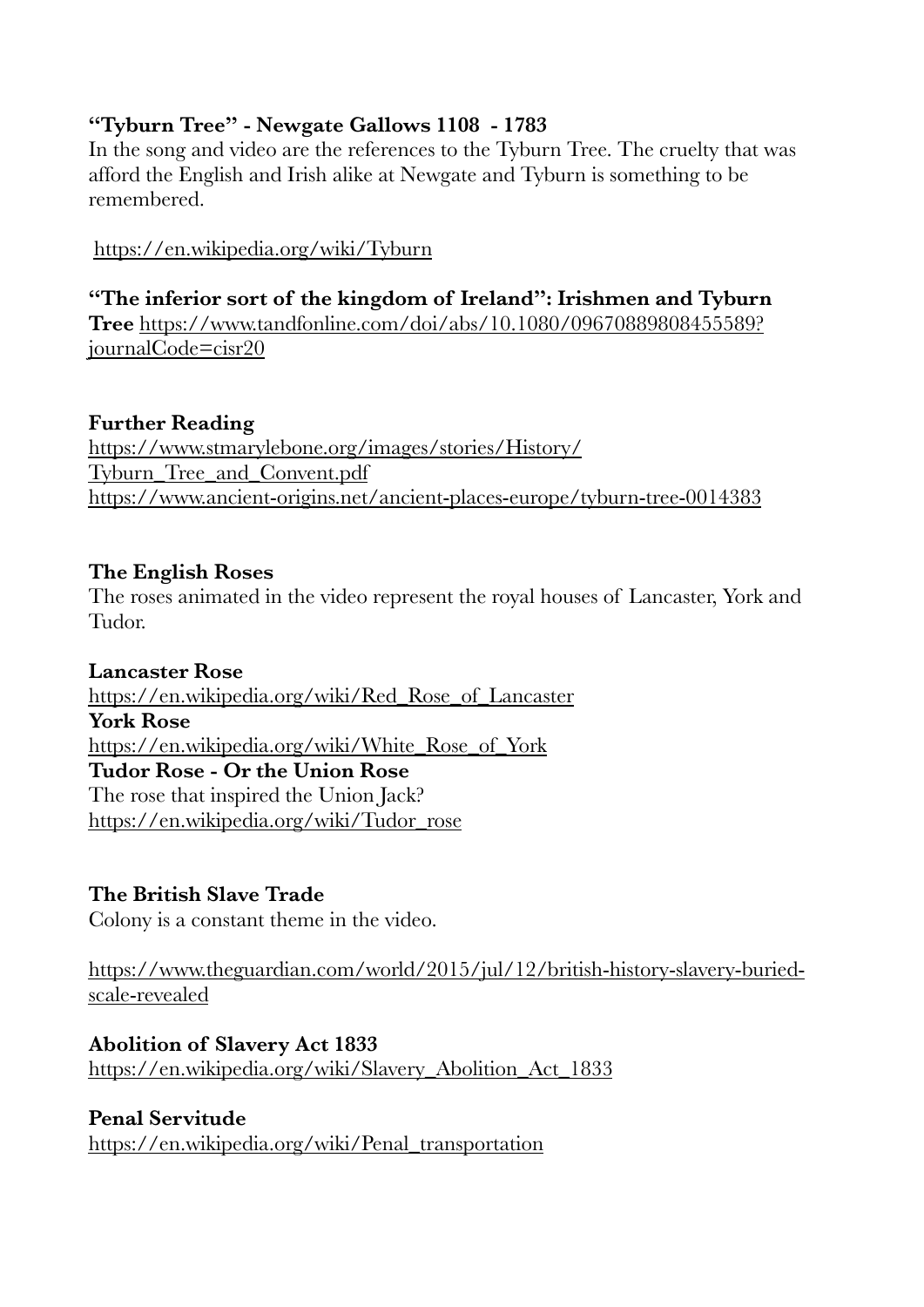## **The Union Jack**

Of course it must be remembered that symbols to some are means of intimidation, subjugation and control to others. With animation, I tried to represent the possibility that the combined three flags or the "flag of the Union" i.e. the Union Jack, dissolve to show one flag left standing alone. Here I pose the question, could the Union Jack be witnessing its last decade?

To note: The Union Jack consist of three crosses. The cross of St George (England). A red cross that sits atop, imposed upon the cross of St Andrew. The cross of St Andrew represents Scotland (blue field with a white saltire), which in turn sits on top of the cross of St Patrick, (red saltire - X-shaped **c**ross) which represents Ireland. An early form of control through the media medium of the time. Flags! I have always questioned why there is no flag representing Wales on this flag of union?

**Important to note:** Many are not aware that Ireland is still represented on the British royal coat of arms. The golden harp that sits bottom left, on a blue background, which in fact represents the island of Ireland and not just the North of Ireland. Egregious to some.

#### [https://en.wikipedia.org/wiki/Kingdom\\_of\\_Ireland](https://en.wikipedia.org/wiki/Kingdom_of_Ireland)

## **Cases & Capitals**

In making the video and when adding text, it became clear that there was a stark contrast between using lowercase words against capitals; e.g. when using "e" for "new england". To the artist, the softening of this "e" to lowercase had a much cleaner aesthetic than it's harder and more angular cousin capital "E". It also became apparent that in doing so a visual tension was created in each chorus, which in turn accentuated the transition from lower case to capitals i.e. "new england" to "Britiannia", in the outro.

I am aware that in using lower case for "new england", one might be seen as using bad grammar, and that it might jar with the viewer depending on your persuasion or preference. The use of upper and lower cases throughout the video is for artistic effect to create dynamic transitions and accentuate difference. One could also argue that this "lowercasing", could also be seen as a reference to the lack of standing that new England now holds on the global stage; as mentioned to me by an English friend.

#### **Red Hand of Ulster**

Also known as the Red Hand of Ireland, it is an ancient Irish symbol rooted in [Gaelic culture](https://en.wikipedia.org/wiki/Gaelic_Ireland) and dates back to [pagan](https://en.wikipedia.org/wiki/Celtic_polytheism) times. Recently adopted by loyalists and Unionist in the North of Ireland, it is a powerful symbol. In the video it represents both traditions - and can have many meanings depending on your perspective.